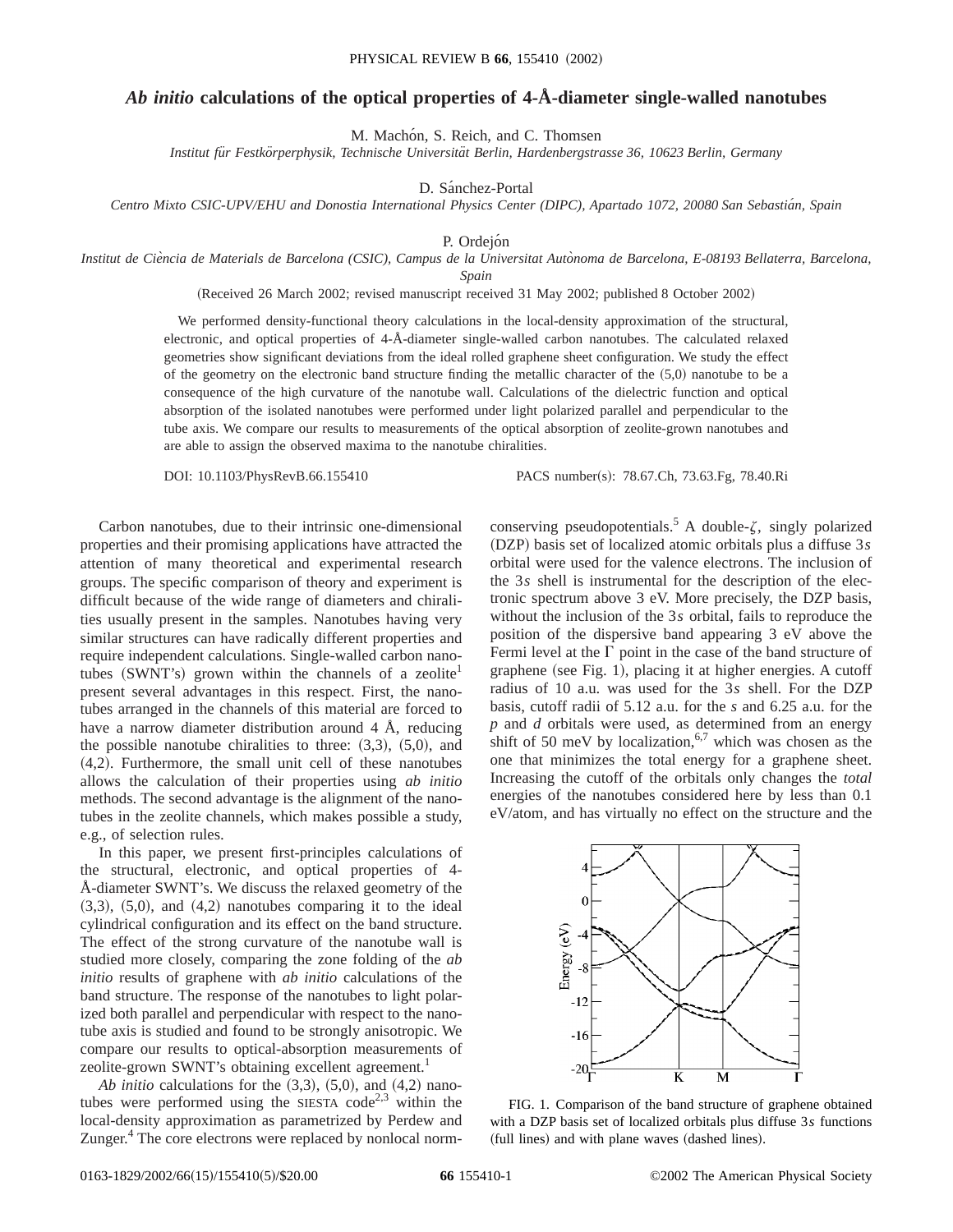|       |          | Radius | Lattice Constant | a     | b     | $\mathcal{C}$ | $\alpha$ | β     | $\gamma$ |
|-------|----------|--------|------------------|-------|-------|---------------|----------|-------|----------|
| (3,3) | Relaxed  | 2.10   | 2.47             | 1.433 | 1.438 |               | 116.2    | 118.7 |          |
|       | Cylinder | 2.041  | 2.468            | 1.423 | 1.396 |               | 115.6    | 120.3 |          |
| (5,0) | Relaxed  | 2.035  | 4.27             | 1.412 | 1.450 |               | 119.8    | 111.2 |          |
|       | Cylinder | 1.96   | 4.28             | 1.425 | 1.407 |               | 120.4    | 110.2 |          |
| (4,2) | Relaxed  | 2.14   | 11.28            | 1.440 | 1.421 | 1.443         | 114.1    | 118.7 | 118.7    |
|       | Cylinder | 2.079  | 11.31            | 1.399 | 1.425 | 1.420         | 113.3    | 120.4 | 118.1    |

TABLE I. Geometry parameters for the ideal rolled graphene sheet and for the relaxed configuration. The parameters are defined as in Fig. 2.

energies of the electronic states. In order to demonstrate the accuracy of the basis set used here, we compare in Fig. 1 the calculated band structure of a graphene sheet, with the results computed using a 50-Ry plane-wave expansion and the same pseudopotentital and exchange functional, obtaining an excellent agreement up to at least 6.5 eV.

In order to avoid interaction between the images, a unit cell with a length of 11 Å in the *x* and *y* directions was used. Integrations in *k* space were performed over 16 *k* points for the  $(3,3)$  and  $(5,0)$  nanotubes, and three *k* points for the  $(4,2)$ nanotube in the  $k_z$  direction. Real-space integrations were done in a grid with a cutoff  $\approx$  270 Ry for the (3,3) and (5,0) nanotubes and  $250$  Ry for the  $(4,2)$  nanotube.

The atomic positions were relaxed by a conjugate gradient minimization until the forces on the atoms were less than  $0.04 \text{ eV/A}$ . For the relaxed structure we calculated the theoretical lattice constant. In Table I the results of the relaxation are shown together with the parameters corresponding to the ideal cylindrical geometry obtained by rolling up the graphene plane.<sup>8</sup> The bond lengths and angles for the ideal configuration depend on the chirality, due to the curvature of the nanotube wall. We used the calculated lattice constant of graphene  $a=2.468$  Å. The lattice constant of the nanotubes in *z* direction changed by less than 0.3% during the relaxation. The calculated average radii are  $\approx$  3% larger for the relaxed geometry in agreement with the trend indicated by Sánchez-Portal *et al.*<sup>9</sup> This change in radius corresponds to different changes of the bond lengths and angles depending on the particular geometry of the tube. The bonds having smallest angles with the tube axis are changed the least with respect to the ideal structure, as expected  $[bond a for the$  $(3,3)$  and  $(5,0)$  nanotubes, *b* and *c* for the  $(4,2)$  tube]. The bonds in the direction of the circumference are more affected by the curvature and experience changes up to 3%. The angles change less than 1.5% for the three nanotubes.

The electronic band structures were calculated using the relaxed geometries obtained above. The results, shown in Fig. 3, are essentially the same as those obtained by Li *et al*. 1



FIG. 2. Geometry parameters of the 4-Å-diameter nanotubes.

using an independent plane-wave method. The most remarkable feature is the metallic character of the  $(5,0)$  SWNT, which is expected to be semiconducting in the zone folding approximation. Blase *et al.*<sup>10</sup> showed, for zigzag nanotubes as small as  $(6,0)$ , how the increasing curvature of the graphene sheet can enforce a rehybridization of the  $\pi$  and  $\sigma$ orbitals of carbon atoms, which is not present in the planar structure. The effect of curvature, neglected in the zone folding approach, becomes essential in the case of the 4-Å nanotubes as can be seen in Fig. 4. The solid lines show *ab initio* zone folding calculated bands, in which the curvature is completely neglected, while the dotted lines show again the *ab initio* calulation for the relaxed geometry. It is clearly seen how the curvature shifts down the  $\pi^*$  derived nanotube bands, which in the case of the  $(5,0)$  nanotube leads to the metallic character. The  $(4,2)$  nanotube is semiconducting as expected, but with a 0.2-eV indirect gap, instead of the 2-eV direct gap obtained from zone folding. For these small tubes the valence bands are not well reproduced by the zone folding approach, contrary to the observation for nanotubes with larger radii.<sup>11</sup> Furthermore, the valence and conduction bands of the three tubes are strongly asymmetric with respect to the Fermi level in contrast to the nearest-neighbor tight-binding approach in which only the  $\pi$  and  $\pi^*$  orbitals are taken into account.

We also calculated the band structure of the 4-Å-diameter



FIG. 3. Calculated electronic band structures of the relaxed 4-Å SWNT's. The Fermi level is at 0 eV.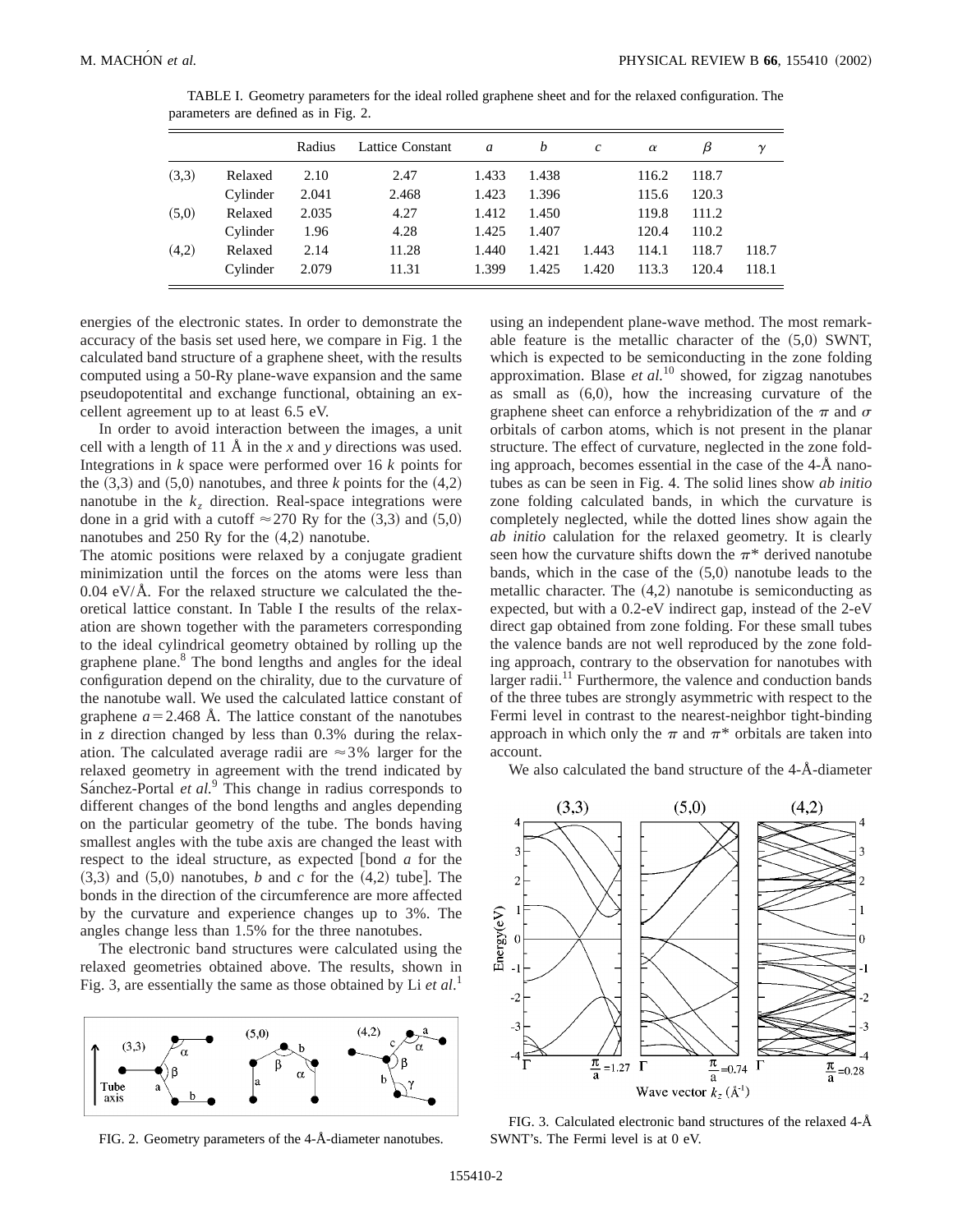

FIG. 4. Solid line represents zone folding electronic band structures of the 4-Å SWNT's. Dotted line represents *ab initio* electronic band structures of the relaxed 4-Å nanotubes. The Fermi level is at 0 eV.

nanotubes in the ideal cylindrical configuration obtained from rolling a graphene sheet, as can be seen in Fig. 5. The changes depend strongly on the chirality and the specific band, and can be as large as  $\approx$  1 eV. Nevertheless, the differences shown in Fig. 5 are much smaller than the ones coming from the curvature, especially in the region around the Fermi energy (compare Fig. 4). In particular, it should be noted that the metallic character of the  $(5,0)$  nanotube is already obtained for the cylindrical geometry and thus not an effect of the structural relaxation.

The optical response of the SWNT's was obtained using first-order time-dependent perturbation theory to calculate the dipolar transition matrix elements between occupied and unoccupied single-electron eigenstates, as implemented in



FIG. 5. Solid line represents the calculated electronic band structures of the 4-Å SWNT's with the ideal cylindrical structure. Dotted line represents the same calculation with the relaxed structure. The Fermi level is at 0 eV.



FIG. 6. Calculated dielectric function of the 4-Å-diameter SWNT's for incoming light polarized parallel to the nanotube axis. The upper panel shows the real part and the lower panel shows the imaginary part. The solid line corresponds to the  $(3,3)$  armchair tube, the dotted line to the zigzag  $(5,0)$ , and the dashed line to the chiral  $(4,2)$ .

SIESTA.<sup>2</sup> The optical matrix elements were calculated including the corrections due to the nonlocality of the pseudopotential.<sup>12</sup> We obtain the imaginary part of the dielectric function  $\epsilon_2$ , which was then used to calculate the real part  $\epsilon_1$  with help of the Kramers-Kronig transformations. The definition of the dielectric function of an isolated nanotube has a certain degree of arbitrariness, since it depends on the concentration of scatterers. In our calculation the density of scatterers is set by the size of the supercell, which does not have a physical meaning. We used the volume of the nanotube  $V_{NT}$  to renormalize the calculated dielectric function  $\epsilon_2^{calc}$  as  $\epsilon_2 = (V_{cell}/V_{NT}) \epsilon_2^{calc}$ , where  $V_{cell}$ is the volume of the supercell. Having obtained  $\epsilon_1$  and  $\epsilon_2$ , the other optical properties can be easily calculated.

In Figs. 6 and 7 we show the dielectric function of the



FIG. 7. Calculated dielectric function of the 4-Å-diameter SWNT's for incoming light polarized perpendicular to the nanotube axis. The upper panel shows the real part and the lower the imaginary part. The solid line corresponds to the  $(3,3)$  armchair tube, the dotted line to the zigzag  $(5,0)$ , and the dashed line to the chiral  $(4,2).$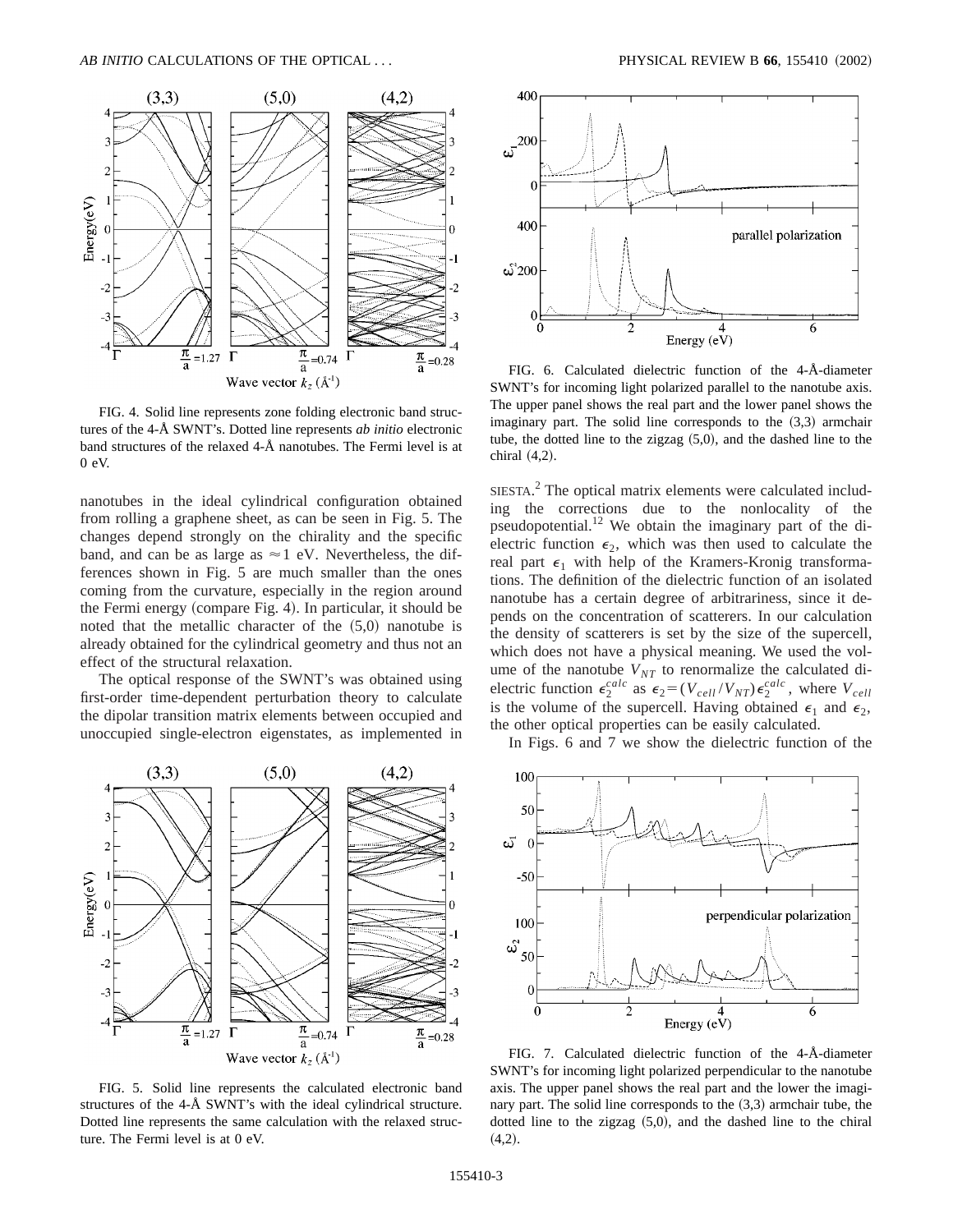

FIG. 8. (a) Optical absorption of the isolated nanotubes under light polarized parallel to the nanotube axis. The solid line corresponds to the  $(3,3)$  armchair tube, the dotted line to the zigzag  $(5,0)$ , and the dashed line to the chiral nanotube  $(4,2)$ . (b) Solid line represents the effective optical absorption of the zeolite-SWNT composite, assuming the same concentration of  $(3,3)$ ,  $(5,0)$ , and  $(4,2)$ nanotubes. Dotted line represents optical absorption for the zeolite crystal. (c) Solid line represents effective optical absorption of the zeolite-SWNT composite, assuming a ratio of 0.5:0.4:0.1 for the concentration of  $(5,0)$ ,  $(3,3)$ , and  $(4,2)$  nanotubes and a nanotube filling fraction of  $2 \times 10^{-4}$ , which yields a better quantitative agreement with the experimental data. We assumed a sample width of 10  $\mu$ m (Ref. 1). Dotted line represents optical absorption for the zeolite crystal. In  $(b)$  and  $(c)$ , the optical absorption was corrected for the reflectivity of the sample. However, this correction leaves the results almost unaffected. Note the different scales in the three panels.

three SWNT's for the case of light polarized parallel and perpendicular to the nanotube axis, respectively. Due to the anisotropy of the nanotubes, their response in these two configurations is radically different.  $\epsilon_2$  gives an idea of the optical absorption. In the parallel configuration, the absorption is concentrated in the  $1-3$  eV region. Under perpendicularly polarized light, the absorption range extends to 5.5 eV, and the response is at least three times weaker.

Li *et al.*<sup>1</sup> measured polarized absorption spectra for the 4-Å SWNT's arrayed in the one-dimensional channels of a zeolite crystal. They observed a homogeneous decrease in the absorption with increasing polarization angle. This is due to the screening of the electric field perpendicular to the nanotube axis, also known as the depolarization effect, $^{13}$  and does not allow the comparison with our results for perpendicular polarization. From this point on, we concentrate on the results under parallel polarized light. In Fig.  $8(a)$ , the calculated optical absorption  $\alpha$  of the three free-standing SWNT's is shown. For a direct comparison of our results with the experiment, we must include the effect of the zeolite on the optical properties. The van der Waals interaction between nanotube and zeolite has been shown to be very weak<sup>14</sup> (less than 50 meV/atom for the tube sizes considered here), as well as the influence of the zeolite on the electronic structure of the nanotube. We, therefore, neglect this interaction, and treat the zeolite-nanotube composite as a homoge-



FIG. 9. Optical absorption spectrum of the SWNT-containing zeolite crystal for incident light polarized parallel to the nanotube axis. Taken from Ref. 1. The arrows indicate our assigment of the absorption peaks to individual chiralities.

neous material with an effective dielectric constant. This approximation is justified in the long-wavelength limit, which applies in our case. However, it implies that we are neglecting possible depolarization effects in the nanotube due to the zeolite. We calculated an effective dielectric function using the weighted average of the constituents, $^{15}$ 

$$
\epsilon_{\text{eff}}(\omega) = \frac{f[\epsilon_{(3,3)} + \epsilon_{(5,0)} + \epsilon_{(4,2)}]}{3} + (1 - f)\epsilon_{\text{zeol}},\qquad(1)
$$

where *f*, the filling fraction of the nanotubes, is defined as

$$
f = \frac{\pi R^2}{a^2 \cos 30^\circ} \approx 8\%,\tag{2}
$$

under the assumption that all channels are completely filled.  $a=1.37$  nm is the distance between the centers of two adjacent channels in the zeolite crystal and *R* is the radius of the nanotubes. The concentration of the three different SWNT's was supposed to be homogeneous. We applied Eq.  $(1)$  to the imaginary part of the dielectric function neglecting the contribution of the zeolite. This is justified by the measurements of the optical absorption of pure zeolite by Li *et al.*<sup>1</sup> and Hoffmann *et al.*;<sup>16</sup> the latter can be seen in Fig. 8. An effective  $\alpha$  was calculated from  $\epsilon_{\text{eff}}$ , the result is shown in Fig. 8(b). The three peaks in  $\alpha^{\text{eff}}$  correspond well to the experi-

TABLE II. Energies in eV of the experimental and calculated optical absorption maxima of the SWNT containing zeolite. The calculated values are aligned to the corresponding experimental peaks.

| Experiment (Ref. 1) | (3,3) | (5,0) | (4,2)       |
|---------------------|-------|-------|-------------|
| (S) 1.2             |       |       |             |
| $(A)$ 1.37          |       | 1.2.  |             |
| (B) 2.1             |       | (2.4) | 1.9         |
| $(C)$ 3.1           | 2.9   |       | $3.0-(3.6)$ |